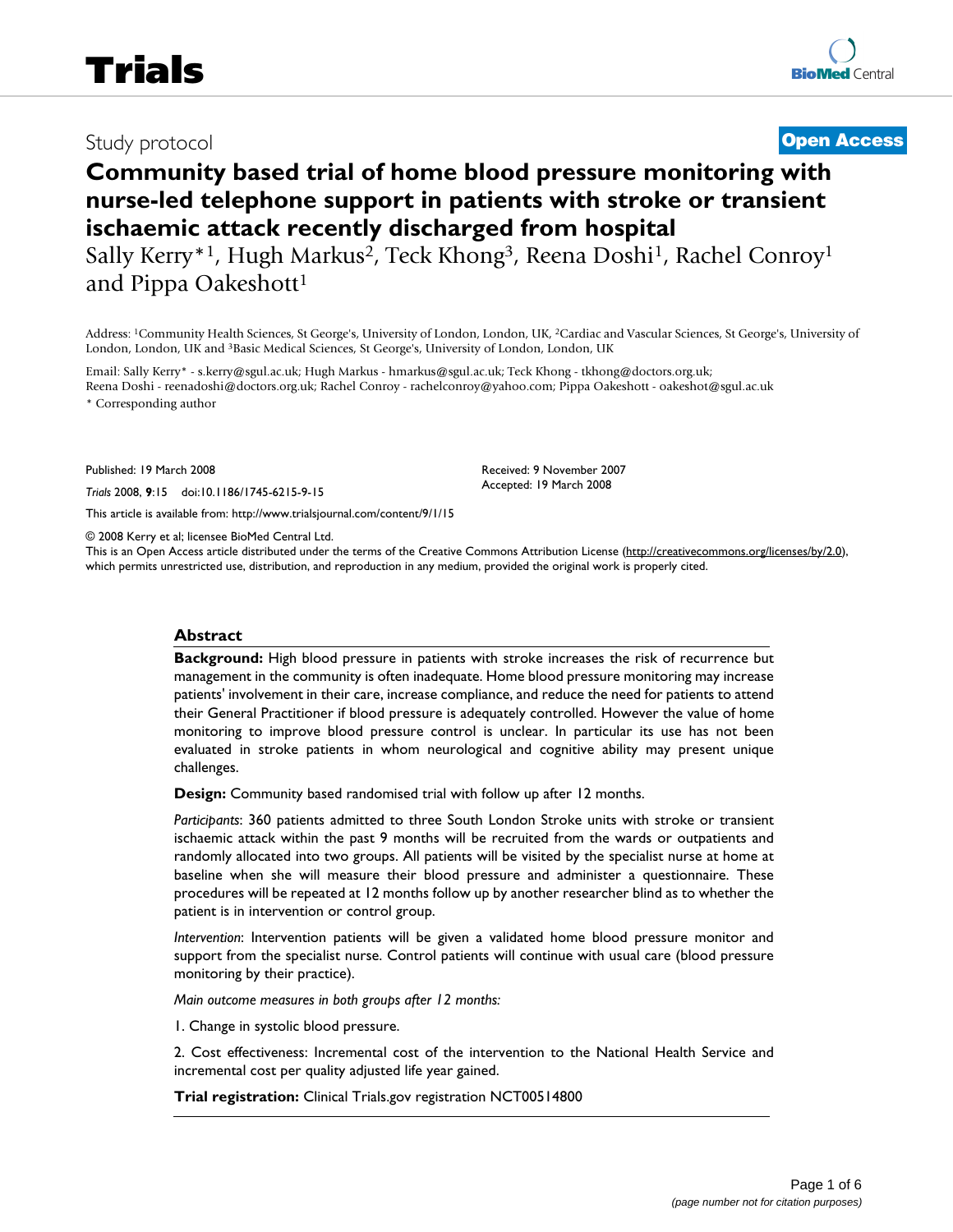### **Background**

Poorly controlled blood pressure (BP) in people with stroke or transient ischaemic attack (TIA) increases the risk of recurrence but is difficult to manage in the community. Our recent meta-analysis provides some evidence that home monitoring of BP is associated with better BP control [1]. If true, this could be important for stroke prevention. However there was considerable heterogeneity between trials and the current value of self monitoring remains uncertain [2,3]. Many studies showing reductions in BP were underpowered, had inadequate length of follow up or were done many years ago [1,4]. Reduction of antihypertensive treatment based on home BP instead of clinic BP may lead to less intensive drug treatment and worse control [5], and there is an urgent need for an economic evaluation of home BP monitoring [6]. No trials have been conducted in people with stroke [4].

Home BP monitoring could benefit people with stroke both by improving BP control thus reducing the risk of recurrent stroke, and by enabling them to be more involved in treatment decisions [2,7]. It has been shown to improve compliance with treatment and to remove white coat syndrome [5]. McManus et al recently found practice based self monitoring was well received by patients with no apparent increase in anxiety or cost [4]. However attending a general practice may be difficult or inconvenient for many people with stroke. Home BP monitoring can reduce the number of visits to the surgery [8]. But in people with stroke it may present particular challenges due to the neurological and cognitive disability which may affect both ability to successfully use the equipment and compliance.

Following our meta-analysis of home monitoring [1], we have just completed a community based study of nurse led BP management [9]. As in our proposed trial, this study included 25% of patients of African origin who are known to be at increased risk of stroke [10,11]. In addition our ongoing experience in GP outreach hypertension clinics suggests that the use of home BP monitoring is increasing and is feasible in patients with stroke or TIA. Self monitoring should include regular professional supervision and check of the patient's measuring technique [2], clear treatment goals adjusted for lower home readings, and a willingness to intensify drug treatment [3,6]. Combined with nurse led support, the introduction of home BP monitoring is a realistic and pragmatic intervention for patients in general practice which is where most BP management takes place. Before home BP monitoring becomes widespread in the UK, there is an opportunity for a robust trial to see if it is a feasible, effective and cost effective option for stroke patients living in the community [3].

#### *Questions to be answered*

a. Does home monitoring of BP and patient held BP targets with support from a specialist nurse lower systolic BP after 12 months compared with usual care?

b. Is home blood pressure monitoring cost effective?

c. What is the effect of home BP monitoring on quality of life, anxiety, number of prescribed anti hypertensive drugs and number of medication changes?

d. How does disability affect the success of home monitoring in people with stroke?

# **Methods/Design**

#### *Recruitment*

Patients will be recruited from three South London stroke units: St George's, St Helier and Mayday hospitals.

#### *Identification of patients*

The research nurse will ask one of the stroke doctors or nurses which patients on the stroke/TIA ward or stroke/ TIA clinic might be suitable to be approached about the study. Information sheets about the trial and a card with inclusion/exclusion criteria will be available on the wards and in the clinics.

#### *Inclusion criteria*

• Patient has had a stroke or TIA within the last 9 months.

• Patient is hypertensive defined as on antihypertensive treatment for raised BP, or BP>140/85 mmHg when measured more than a week after a stroke/TIA.

#### *Exclusion criteria*

• Severe illness or another major illness likely to dominate the pattern of care eg advanced cancer.

- Already using a home BP monitor.
- Non-English speaking.
- Severe cognitive impairment defined as Abbreviated Mental Test Score (AMTS) <7.
- Known secondary hypertension.

#### *Consent procedure*

The research nurse will introduce herself and ask the patient (and carer if present) if they would consider helping in a research study of home BP monitoring in people with stroke or TIA. If they are interested she will give them an information sheet to read, show them a BP monitor, briefly explain the study and answer any questions.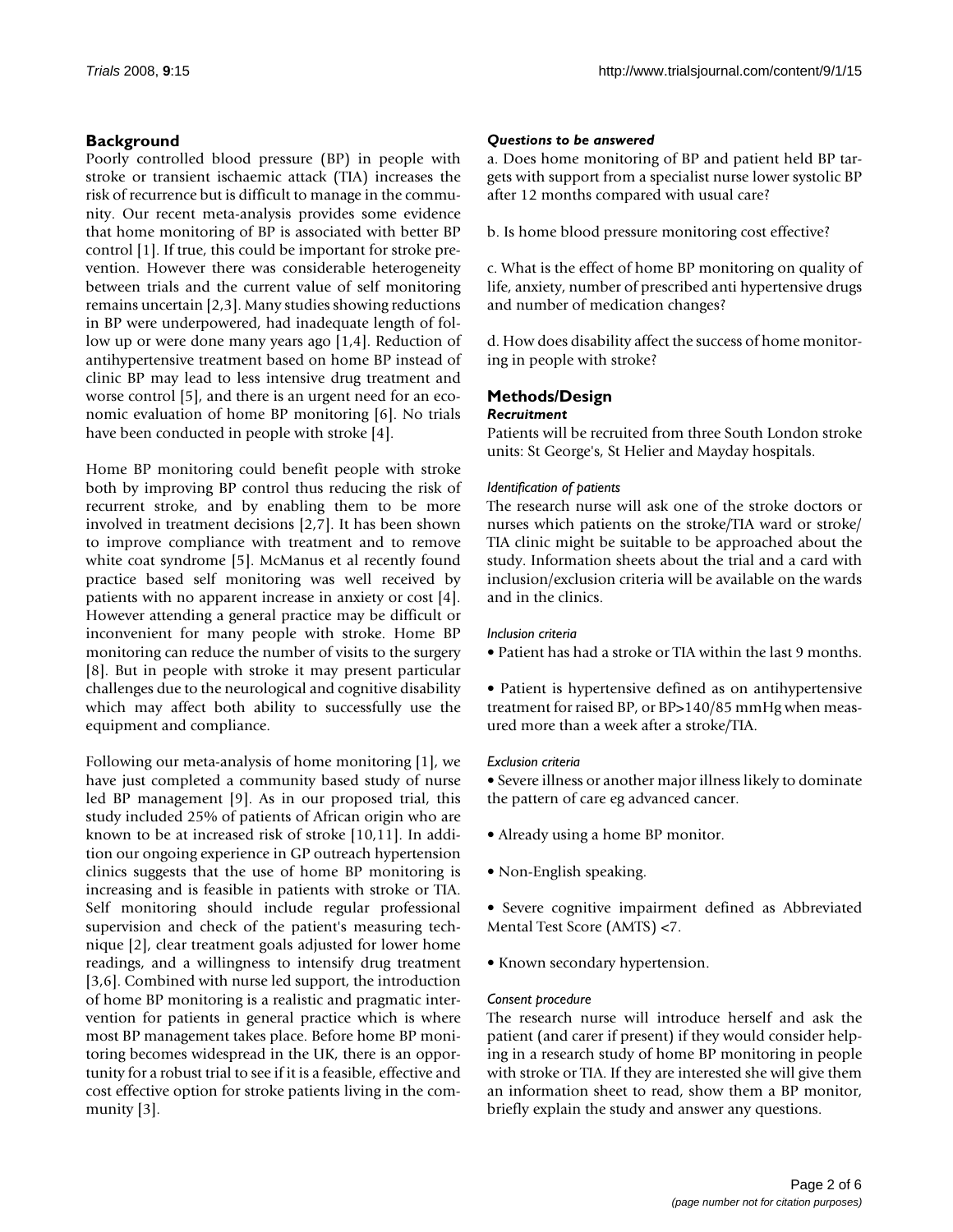If the patient is willing to take part, she will give them a consent form to sign.

For patients who wish to discuss the study with their GP or other people first, she will give them a consent form and stamped addressed envelope to complete and post back if they wish to participate.

*Information to be obtained at the time of consent*

Date of birth, gender, contact details and details of GP, date of most recent stroke or TIA.

In addition the research nurse will classify the degree of stroke related disability using the modified Rankin score and confirm that participants are hypertensive (on antihypertensive therapy or BP>140/85 mmHg). These data will be entered on the preliminary data collection sheet. Age, sex and Rankin score will be used in the randomisation procedure. The nurse will carry out an AMTS assessment to check eligibility for the study.

#### *Medical record search*

Patients signing the consent form agree for the researchers to have access to their hospital and GP medical records. When possible, clinical details, including imaging and stroke sub-typing and risk factors profile will be extracted from the hospital records and/or the local hospital stroke register where available, and entered on the trial data collection sheet.

#### *Randomisation*

Patients who consent will be stratified by age, sex and Rankin score and randomly allocated into two groups by the principal investigator (Sally Kerry) using a computer programme. The allocation for each patient will be put in a sealed envelope which will be opened by the specialist nurse after completion of the baseline assessment at home.

#### *Information for the patient's GP (all patients)*

The research team will write to the patient's GP informing them of the patient's participation in the study explaining that the BP target for home monitoring (<130/80 mm Hg) is lower than that for clinic readings. As with hospital letters, we will request that the letter is scanned into the patient's computerised GP medical records and filed in their paper notes. In addition the GP will be sent a laminated A4 copy of the NICE/BHS ACD 2006 Hypertension Guidelines [7], and a brief outline of the study's aims and design. The letter will be sent just prior to the baseline home visit. We anticipate patients will come from about 100 different GP practices.

#### *Baseline assessment at home*

The research nurse will telephone the patient to arrange a convenient time to visit. The visit will be done within 2 months of discharge from the ward or recruitment in the clinic. She will answer the patient's questions, confirm they are still willing to participate and carry out the baseline assessment.

#### *Baseline clinical measurements*

**BP** and pulse rate will be measured with an automatic machine (Omron 705 CP sphygmomanometer with printout) after the participant has been sitting upright for at least 5 minutes. The appropriate cuff size will be used (13 by 32, or 16 by 42 cm if arm circumference is  $\geq$  33 cm). Three readings will be taken 1 minute apart. The first will be discarded and the mean of the last two used in the analysis.

If BP is consistently over 170/105 mm Hg, including when repeated at the end of the home visit, and the patient is relaxed and has been taking their medication regularly, she will advise them to see their GP in the next 3 days. (If BP is consistently above 210/115 mmHg, she will advise them to see the GP immediately). If tablets have been missed she will emphasise the importance of taking medication regularly to prevent another stroke/ TIA, and ask them to see their GP in the next two weeks.

**Height** will be measured when possible without shoes using a height rule to the nearest 0.5 cm.

**Weight** will be measured to the nearest 0.5 kg with manual Seca 761 scales.

These will be entered on the data collection sheet.

#### *Structured Questionnaire*

The nurse will administer a questionnaire. This will include:

1. Self-assigned ethnicity.

2. Lifestyle: smoking, alcohol, exercise, dietary salt, and fruit and vegetable intake.

3. Medical history: previous stroke or TIA, diabetes, atrial fibrillation, cardiovascular disease.

4. Current drug treatment and knowledge of target BP.

5. Validated instruments: Quality of life (EQ-5D) [12], Level of anxiety (FEAR 4 item scale) [13].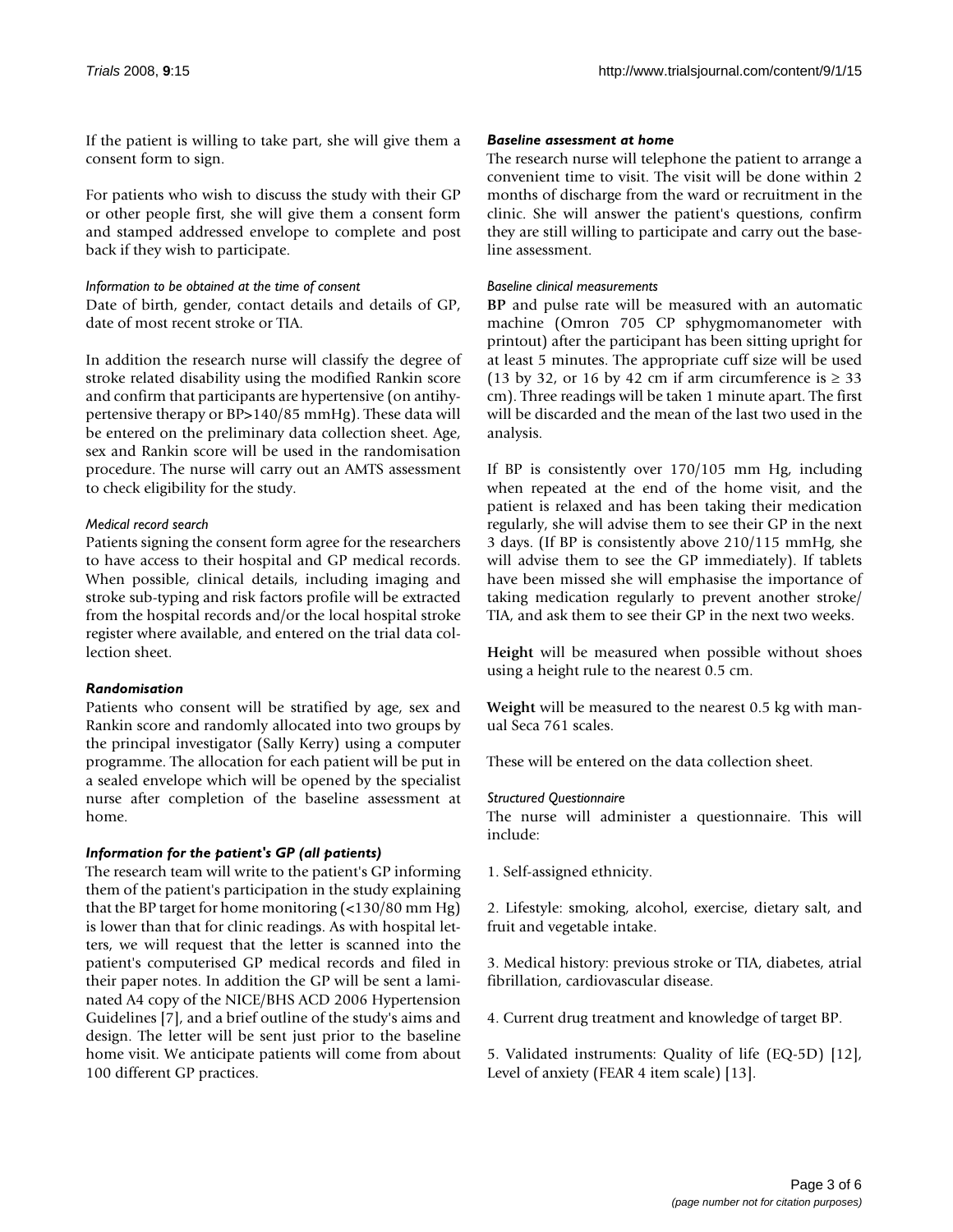#### *Treatment allocation*

After completing the baseline assessment the nurse will open the sealed envelope to see if the patient is in the intervention or control group.

#### *Control group*

These patients will continue with usual care -BP monitoring by their practice. The research nurse will telephone them at 1, 6 and 9 months and encourage healthy diet and exercise.

#### *Intervention group*

Patients in the intervention group will receive all of the following:

#### *Home BP monitor*

The nurse will give the patient (and/or carer) a validated BP monitor Omron M6 with appropriate size cuff and teach the patient or carer how to take their BP using a standardised method and taking 3 readings each time [14]. She will give them a specially prepared booklet "Blood Pressure Record Booklet". This explains the method of BP measurement, target BP and actions to be taken if BP is above target, and also has tables in which to record BP. The nurse will advise the participant to measure their BP every morning and evening under standardised conditions for a week (omitting the first 24 hours readings) and then weekly on the same day each week and record readings in the booklet.

#### *Target BP*

The nurse will explain that home BP target is <130/80 mm Hg [7] (less if diabetic) and that their GP may not know this as this is less than clinic targets. *A sticker* with target BP and the nurse's telephone number will be put on the BP monitor. Instructions on the record card will advise the patient what to do if readings taken on 3 different occasions are consistently raised. First telephone the specialist nurse for advice in case they are taking their BP wrongly or the machine is faulty. If appropriate, the nurse may visit them again within a week to check this. Otherwise for BP consistently 131/81–169/104 mmHg make a routine appointment with GP. For BP 170/105–209/114 see GP within 3 days. For BP over 210/115 mmHg see GP or attend A+E immediately.

#### *Telephone support from specialist nurse*

The nurse will encourage patients to ring her mobile in working hours if they have any queries. This is particularly important in the first week of using the home BP monitor. If she is unavailable they should leave a message so she can ring them back.

*Follow up home visit after a month and continued telephone support* After a month the nurse will revisit to check that patients are taking their BP correctly and record any problems patients are having with either using the equipment or understanding the results. For those with BP consistently above target she will advise the patient to see their GP taking their BP booklet with them. The booklet gives the GP a record of the home BP readings with the target home BP of <130/80 mmHg clearly shown. She will also give them a note to give the GP suggesting s/he considers changing antihypertensive treatment, and a copy of the 2006 joint NICE/BHS ACD guidelines [7]. Following this second visit she will provide telephone support 2 weekly and a further visit if appropriate until target BP is reached, with further telephone calls at 6 and 9 months.

## *Assessment of outcome after 6 and 12 months in intervention and control groups*

#### *6 month assessment at home*

An independent researcher unaware of whether the patient is in the intervention or control group will assess the patient at home. She will explain that she should not know which group the patient is in so at both assessment visits the patient should put away their BP monitor if they have one and avoid telling her whether or not they are monitoring their BP. At this assessment s/he will just record BP (using the Omron 705CP automatic sphygmomanometer with printout) according to the standardised method set out previously.

#### *Final 12 month assessment at home*

At 12 months s/he will measure BP (according to the standardised method) and weight before administering the final questionnaire. This should reduce any effect of possible unblinding. As at baseline, the questionnaire will include:

1. Lifestyle: smoking, alcohol, exercise, dietary salt, and fruit and vegetable intake.

2. Medical history in the past year: previous stroke or TIA, diabetes, atrial fibrillation, cardiovascular disease.

3. Current drug treatment and knowledge of target BP.

4. Validated instruments: Quality of life (EQ-5D) [11], Level of anxiety (FEAR 4 item scale) [13].

To capture any impact of the intervention on other areas of the health service [15], the questionnaire will also ask about health service use. We will ask how many times in the last 12 months the participant has: a) seen their GP b) seen a practice/community nurse c) had an outpatient appointment d) had a hospital stay. For at least 10% of patients we will cross-validate their questionnaire data on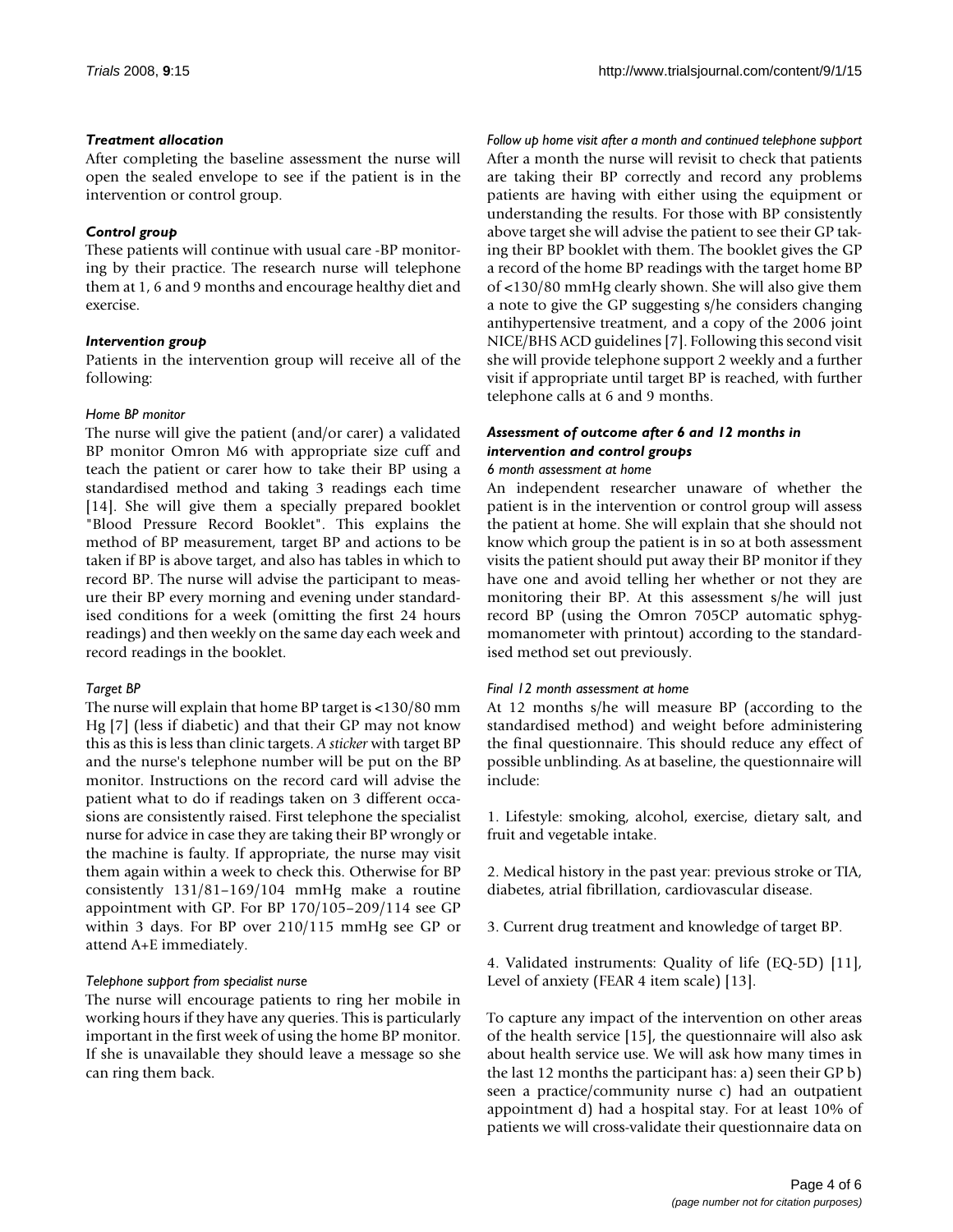usage of the health service in the past year using practice records.

#### *Outcome measures*

*Primary outcome* Change in systolic BP after 12 months.

#### *Secondary outcomes*

Change in systolic BP after 6 months; change in diastolic BP after 6 and 12 months, number of prescribed antihypertensive drugs; number of changes in prescribed antihypertensive drugs; change from baseline in scores for EQ-5D, FEAR questionnaire, and knowledge of target BP.

#### *Cost effectiveness*

Incremental cost of the intervention to the NHS [15] and incremental cost per quality adjusted life year gained (QALY). To be consistent with other studies we will follow the methods of the reference case as advocated by the NICE [16]. To calculate QALYs, life expectancy will be estimated on the basis of the measured risk factors; and improvements in quality of life will be estimated using the EQ-5D at baseline and twelve months [17,18]. We expect the main cost of the intervention to the health service will be the nurse time. The research nurse will complete a timesheet distinguishing between time spent on the intervention from time spent on research elements of the project. Resource use will be costed using standard NHS sources [19-21].

#### *Statistical analysis and sample size*

The primary analysis will compare change in systolic blood pressure over the year between the intervention and control groups using a t test. Secondary analysis will compare secondary outcomes in intervention and control groups but also investigate effect of disability and cognition on change in systolic blood pressure and nurse's record of difficulties with home monitoring in the intervention group. Characteristics of patients recruited will be compared with those on the Stroke Register not taking part to assess the generalisability of the results to stroke patients. A sample size of 322 will be able to detect a difference of 5 mmHg [1] in change at 12 months between the intervention and control group with 80% power using a 5% significance level assuming the SD is 16 mmHg [9]. Allowing for a 10% loss to follow up [12] we will need to recruit 360 patients.

#### **Conclusion**

If home blood pressure monitoring is shown to be feasible, effective and cost effective, encouraging people with stroke to use home BP monitoring could improve BP control and reduce risk of recurrence. It will also assist GPs and practice nurses in the management of blood pressure in patients with stroke.

#### **Abbreviations**

ACD Hypertension Guidelines – A:Angiotensin converting enzyme inhibitor, C:Calcium channel blocker, D:Thiazide-type Diuretic; AMTS – Abbreviated Mental Test Score; BHS – British Hypertension Society; BP – Blood Pressure; GP – General Practitioner; NICE – National Institute for Health and Clinical Excellence; PO – Pippa Oakeshott; QALY – Quality Adjusted Life Year; SD – Standard Deviation; SK – Sally Kerry; TIA – Transient Ischaemic Attack

#### **Competing interests**

The author(s) declare that they have no competing interests.

#### **Authors' contributions**

SK and PO conceived the idea for the study and participated in the design of the study. SK was responsible for the statistical analysis plan and sample size calculations. HM and TK also contributed to the design of the study. RD and RC drafted the manuscript for submission to Trials and were involved in compiling patient information and data collection packs. All the authors have read and approved the final manuscript.

#### **Acknowledgements**

Main study: This project is funded by The Stroke Association

Feasibility study: This project is funded by The Isaac Shapera Research Trust

#### **References**

- 1. Cappuccio F, Kerry SM, Forbes L, Donald A: **[Blood pressure con](http://www.ncbi.nlm.nih.gov/entrez/query.fcgi?cmd=Retrieve&db=PubMed&dopt=Abstract&list_uids=15194600)[trol by home monitoring:a meta-analysis of randomised tri](http://www.ncbi.nlm.nih.gov/entrez/query.fcgi?cmd=Retrieve&db=PubMed&dopt=Abstract&list_uids=15194600)[als.](http://www.ncbi.nlm.nih.gov/entrez/query.fcgi?cmd=Retrieve&db=PubMed&dopt=Abstract&list_uids=15194600)** *BMJ* 2004, **329:**145-8.
- 2. Bakx JC, van der Wel MC, van Wel c: **[Self monitoring of high](http://www.ncbi.nlm.nih.gov/entrez/query.fcgi?cmd=Retrieve&db=PubMed&dopt=Abstract&list_uids=16141135) [blood pressure.](http://www.ncbi.nlm.nih.gov/entrez/query.fcgi?cmd=Retrieve&db=PubMed&dopt=Abstract&list_uids=16141135)** *BMJ* 2005, **331:**466-467.
- 3. Fahey T: **Educational and organisational interventions used to improve the management of hypertension in primary care: a systematic review.** *BJGP* 2005, **55:**875-882.
- 4. McManus RJ, Mant J, Roalfe A, Oakes RA, Bryan S, Pattison HM, Hobbs FD: **[Targets and self monitoring in hypertension: ran](http://www.ncbi.nlm.nih.gov/entrez/query.fcgi?cmd=Retrieve&db=PubMed&dopt=Abstract&list_uids=16115830)[domised controlled trial and cost effectiveness analysis.](http://www.ncbi.nlm.nih.gov/entrez/query.fcgi?cmd=Retrieve&db=PubMed&dopt=Abstract&list_uids=16115830)** *BMJ* 2005, **331:**493-6.
- 5. Staessen JA, Den Hond E, Celis H, Fagard R, Keary L, Vandenhoven G, O'Brien ET: **[Antihypertensive treatment based on blood](http://www.ncbi.nlm.nih.gov/entrez/query.fcgi?cmd=Retrieve&db=PubMed&dopt=Abstract&list_uids=14982911) [pressure measurement at home or in the physician's office:](http://www.ncbi.nlm.nih.gov/entrez/query.fcgi?cmd=Retrieve&db=PubMed&dopt=Abstract&list_uids=14982911) [a randomized controlled trial.](http://www.ncbi.nlm.nih.gov/entrez/query.fcgi?cmd=Retrieve&db=PubMed&dopt=Abstract&list_uids=14982911)** *JAMA* 2004, **291:**955-64.
- 6. Fahey T, Schroeder K, Ebrahim S: **Interventions used to improve control of blood pressure in patients with hypertension.** *Cochrane Database Syst Rev* 2003:CD005182.
- 7. **National Institute for Health and Clinical Excellence. Hypertension: management of hypertension in adults in primary care (CG034)** 2006 [[http://www.nice.org.uk/CG034guidance\]](http://www.nice.org.uk/CG034guidance).
- 8. Celis H, Hond ED, Staessen JA: **Self-measurement of blood pressure at home in the management of hypertension.** *Clinical Medicine and Research* 2005, **3:**19-26.
- 9. Dean SC, Oakeshott P, Kerry SM, Cappuccio FP: **Potential barriers to adequate blood pressure control in hypertensive patients in primary care.** *Family Practice* in press.
- 10. Cappuccio F, Oakeshott P, Strazzullo P, Kerry SM: **[Application of](http://www.ncbi.nlm.nih.gov/entrez/query.fcgi?cmd=Retrieve&db=PubMed&dopt=Abstract&list_uids=12458243) [Framingham risk estimates to ethnic minorities in United](http://www.ncbi.nlm.nih.gov/entrez/query.fcgi?cmd=Retrieve&db=PubMed&dopt=Abstract&list_uids=12458243) Kingdom and implications for primary prevention of heart disease in general practice: cross sectional population based [study.](http://www.ncbi.nlm.nih.gov/entrez/query.fcgi?cmd=Retrieve&db=PubMed&dopt=Abstract&list_uids=12458243)** *BMJ* 2002, **325:**1271.